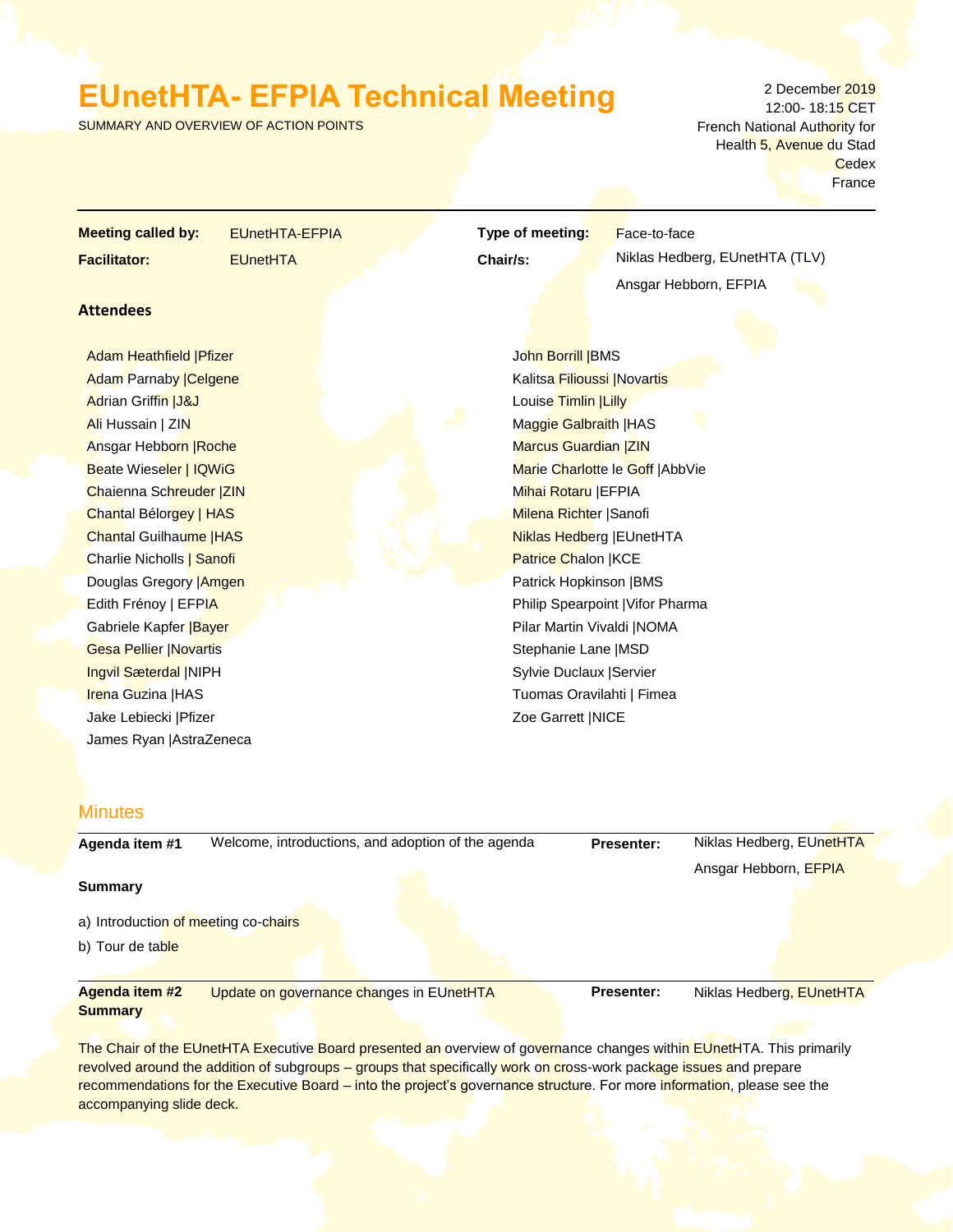#### **Agenda item #3** Refined Joint Assessment Production Process **Presenter:** Various

#### **Summary**

- a) Refined Joint Assessment Production Process:
	- Update on outcome-feedback workshop | Chaienna Schreuder, EUnetHTA
		- $\circ$  ZIN (WP4) provide a brief update on the outcome-feedback workshop held recently.
	- Interface with EMA Experience and fine-tuning | Ansgar Hebborn, EFPIA
	- General Discussion | Michael Berntgen, EMA
- b) Submission requirements on citations and publication policy:
	- **Outline of requirements | Chaienna Schreuder, EUnetHTA** 
		- Definition & examples of Academic Confidence and Commercially Sensitive Information | CH
			- $\circ$  There is some disagreement over the extent to which exceptions can be made in citing data.
				- Work in this area is noted as being of particular interest to smaller pharmaceutical companies.
	- General Discussion
- c) The 2019 EUnetHTA Prioritisation List:
	- Discussion of results | Pilar Martin, EUnetHTA
		- o NOMA briefly recap results following the second rendition of the EUnetHTA Prioritisation List.
	- Feedback from industry | Adam Parnaby, EFIPIA
		- o Industry representatives suggest that when putting together an EPL, companies would be willing to comment during the first review round as they may be able to indicate which compounds may not be relevant at a very early stage (if a third rendition is pursued).
		- o EUnetHTA informs EFPIA that although there may not be an EPL.3, methodology followed for the first two renditions will be very similar for potential future situations.
		- o **EFPIA notes that it would be useful to know why certain topics on** the EPL are more important than others (and vice versa).
		- o **EFPIA would like to scope the possibility of having the particular set of minutes which describes the key ideas** floated during the industry feedback meeting.
	- General Discussion

| <b>Action items</b> |                   |                                                                                                                                                                                                                                                                      | <b>Responsible</b>          | <b>Deadline</b> |
|---------------------|-------------------|----------------------------------------------------------------------------------------------------------------------------------------------------------------------------------------------------------------------------------------------------------------------|-----------------------------|-----------------|
|                     |                   | $\checkmark$ EUnetHTA to explore potentially setting up a committee on<br>evaluating potential exceptions to citing commercially and<br>academically sensitive information. EFPIA representative<br>express their willingness to work on this as a joint initiative. | <b>EUnetHTA Secretariat</b> | Q1, 2020        |
|                     |                   | $\checkmark$ EFPIA to consider sharing real world examples as a follow-up<br>to the slide on the topic of confidentiality considerations.                                                                                                                            | EFPIA                       | Q1, 2020        |
|                     | consider request. | $\checkmark$ EFPIA would like to scope the possibility of having the<br>particular set of minutes which describe the key ideas floated<br>during the industry feedback meeting, and ZIN WP4 will                                                                     | ZIN (WP4)                   | Q1, 2020        |

**Agenda item #4** Guidelines and SOPs (WP6) **Presenter:** Various

#### **Summary**

- a) Update on SOPs and guidelines | Beate Wieseler, EUnetHTA IQWIG provide a brief update on the progress and status of SOP development within EUnetHTA.
- b) Methodological review of clinical HTA guidelines | Patrice Chalon, EUnetHTA Stakeholders are now informed in advance of forthcoming public consultations. A structured feedback form for published guidelines is available on the EUnetHTA website.
- c) General Discussion | Adam Parnaby/ James Ryan, EFPIA

 $\checkmark$  EFPIA to indicate high priority reflections following their EFPIA  $Q1$ , 2020

**Action items Responsible Deadline**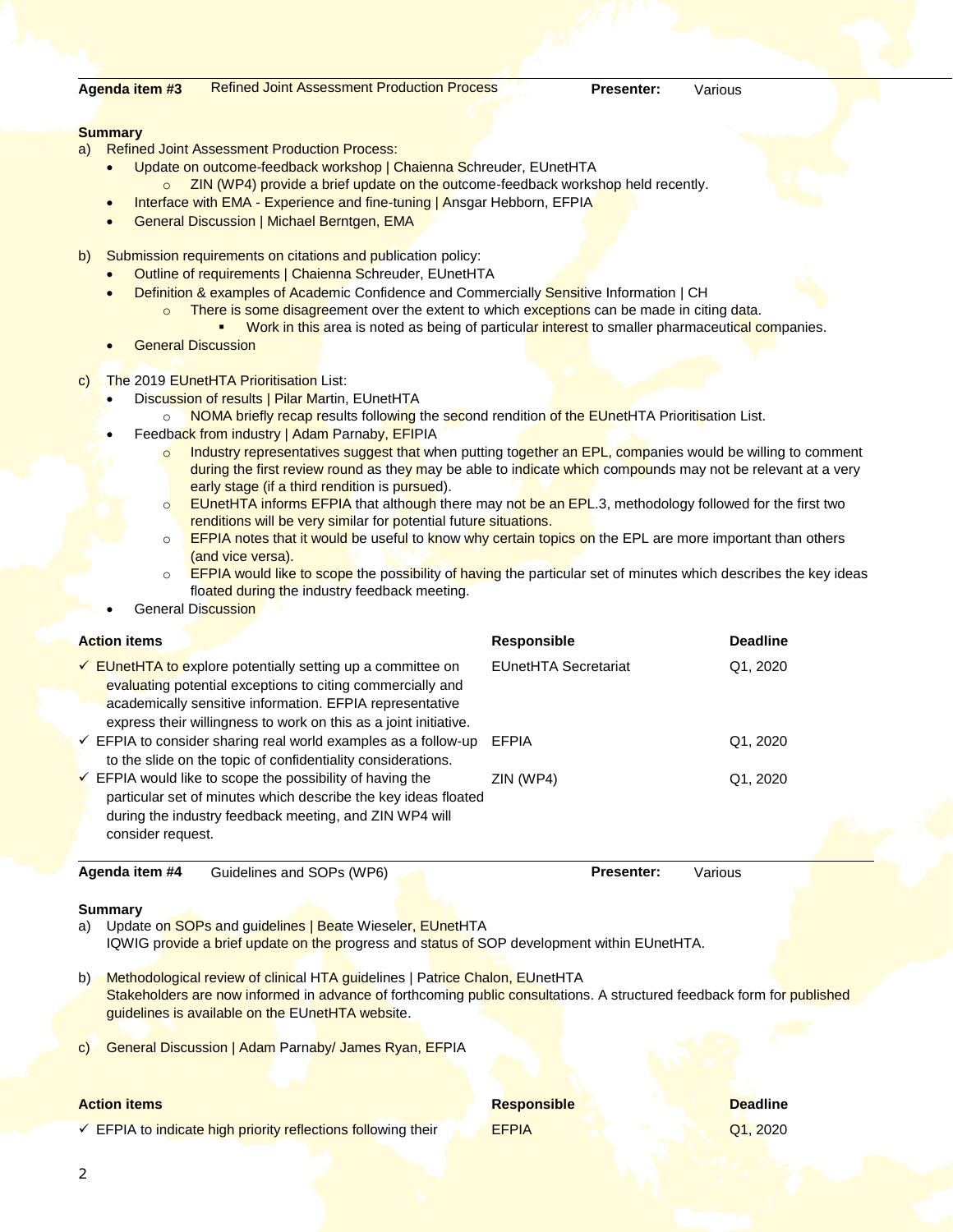| <b>Action items</b>                                                                                                                                                                                                                                                                                                                                                                                 | <b>Responsible</b>          | <b>Deadline</b>                                   |  |  |
|-----------------------------------------------------------------------------------------------------------------------------------------------------------------------------------------------------------------------------------------------------------------------------------------------------------------------------------------------------------------------------------------------------|-----------------------------|---------------------------------------------------|--|--|
| presentation on clinical HTA guidelines.<br>← EUnetHTA to explore whether a specific meeting on the<br>reflections presented on methodological guidelines would be<br>appropriate.                                                                                                                                                                                                                  | <b>EUnetHTA Secretariat</b> | Q1, 2020                                          |  |  |
| Agenda item #5<br><b>Evidence Generation (WP5)</b><br><b>Summary</b>                                                                                                                                                                                                                                                                                                                                | <b>Presenter:</b>           | Margaret Galbraith, HAS<br>Irena Guzina, HAS      |  |  |
| Update on Early Dialogues and PLEG project<br>a)<br>HAS provide an update on the number of Early Dialogue requests received and processed since the beginning of the Joint<br>Action. The results of ongoing PLEG pilots are also briefly recapped, the presentation focuses on the evidence gaps table<br>to be included in REA reports. Possibilities of EFPIA involvement on PLEG are discussed. |                             |                                                   |  |  |
| <b>General Discussion</b><br>b)                                                                                                                                                                                                                                                                                                                                                                     |                             |                                                   |  |  |
| <b>Action items</b>                                                                                                                                                                                                                                                                                                                                                                                 | <b>Responsible</b>          | <b>Deadline</b>                                   |  |  |
| ← EUnetHTA to provide an update on the Early Dialogue<br>Financing Mechanism in January 2020.                                                                                                                                                                                                                                                                                                       | EUnetHTA (HAS)              | Q1, 2020                                          |  |  |
| Agenda item #6<br><b>Update from DG SANTE, European Commission</b><br><b>Summary</b>                                                                                                                                                                                                                                                                                                                | <b>Presenter:</b>           | Flora Giorgio, DG SANTE                           |  |  |
| The European Commission shares a short update that includes the topics of high scientific quality and transparency, the main<br>areas of joint work, and an update on the timeline of progress.                                                                                                                                                                                                     |                             |                                                   |  |  |
| Agenda item #7<br>Update on EMA-EUnetHTA collaboration                                                                                                                                                                                                                                                                                                                                              | <b>Presenter:</b>           | Michael Berntgen                                  |  |  |
| <b>Summary</b>                                                                                                                                                                                                                                                                                                                                                                                      |                             |                                                   |  |  |
| EUnetHTA can cite CHMP final AR and draft SmPC following new confidentiality arrangement with EMA.                                                                                                                                                                                                                                                                                                  |                             |                                                   |  |  |
| Agenda item #8<br>Summary of decisions, actions, and closing remarks                                                                                                                                                                                                                                                                                                                                | <b>Presenter:</b>           | Niklas Hedberg, EUnetHTA<br>Ansgar Hebborn, EFPIA |  |  |
| <b>Summary</b>                                                                                                                                                                                                                                                                                                                                                                                      |                             |                                                   |  |  |
| The chairs conclude the meeting.                                                                                                                                                                                                                                                                                                                                                                    |                             |                                                   |  |  |
|                                                                                                                                                                                                                                                                                                                                                                                                     |                             |                                                   |  |  |
|                                                                                                                                                                                                                                                                                                                                                                                                     |                             |                                                   |  |  |